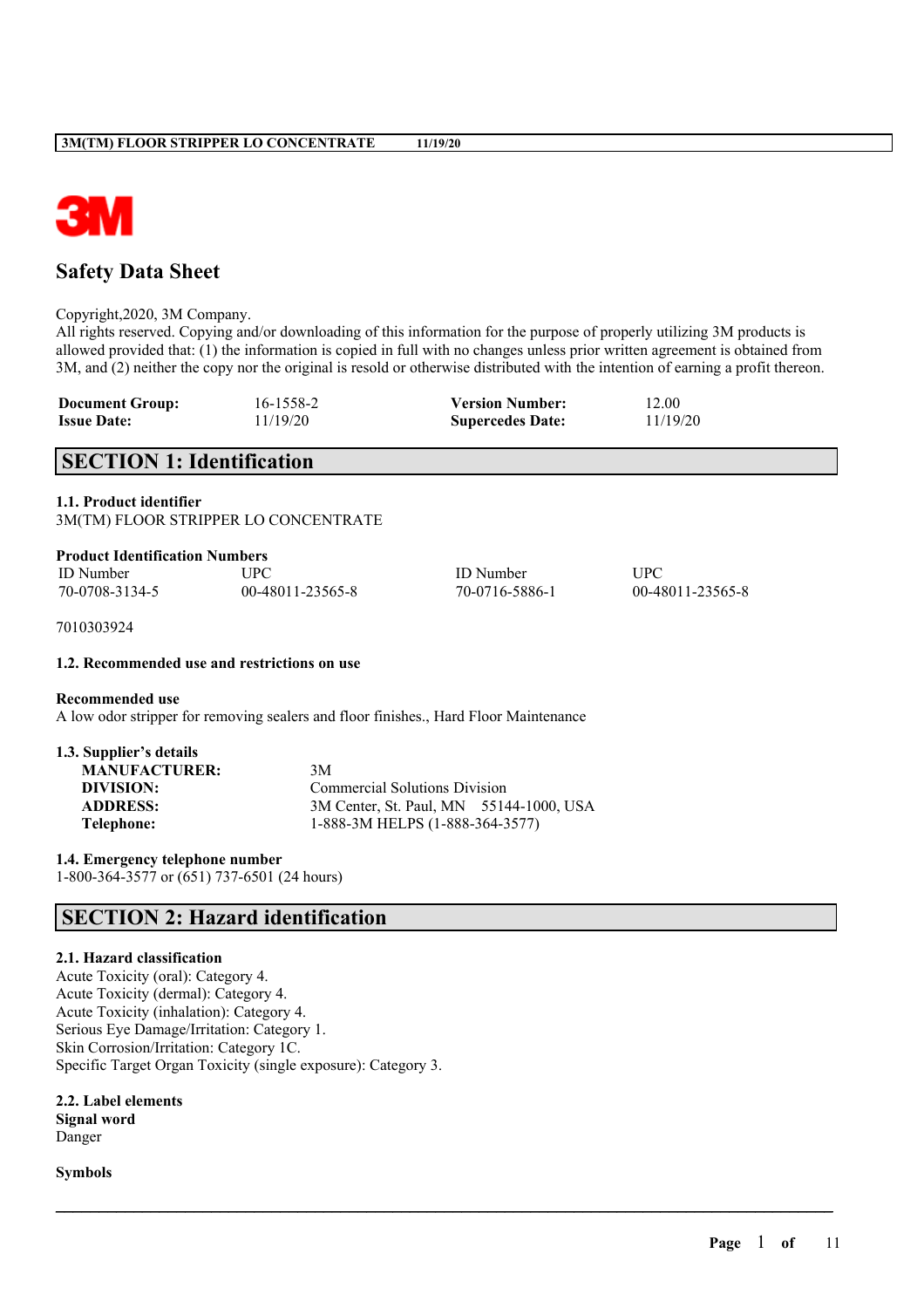Corrosion | Exclamation mark |

### **Pictograms**



**Hazard Statements** Harmful if swallowed. Harmful in contact with skin. Causes severe skin burns and eye damage. Harmful if inhaled. May cause respiratory irritation. May cause drowsiness or dizziness.

### **Precautionary Statements**

### **Prevention:**

Do not breathe dust/fume/gas/mist/vapors/spray. Use only outdoors or in a well-ventilated area. Wear protective gloves, protective clothing, and eye/face protection. Do not eat, drink or smoke when using this product. Wash thoroughly after handling.

### **Response:**

IF INHALED: Remove person to fresh air and keep comfortable for breathing. IF ON SKIN (or hair): Take off immediately all contaminated clothing. Rinse skin with water/shower. IF IN EYES: Rinse cautiously with water for several minutes. Remove contact lenses, if present and easy to do. Continue rinsing. Immediately call a POISON CENTER or doctor/physician. Wash contaminated clothing before reuse. IF SWALLOWED: Rinse mouth. Do NOT induce vomiting.

### **Storage:**

Store in a well-ventilated place. Keep container tightly closed. Store locked up.

### **Disposal:**

Dispose of contents/container in accordance with applicable local/regional/national/international regulations.

### **2.3. Hazards not otherwise classified**

May cause chemical gastrointestinal burns.

2% of the mixture consists of ingredients of unknown acute oral toxicity. 54% of the mixture consists of ingredients of unknown acute dermal toxicity. 52% of the mixture consists of ingredients of unknown acute inhalation toxicity.

# **SECTION 3: Composition/information on ingredients**

| <i>Ingredient</i>                  | C.A.S. No.        | l% by Wt               |
|------------------------------------|-------------------|------------------------|
| <b>IBENZYL ALCOHOL</b>             | $100-51-6$        | 30 - 60 Trade Secret * |
| <b>IETHANOLAMINE</b>               | $141-43-5$        | 30 - 60 Trade Secret * |
| DECYL(SULFOPHENOXY)BENZENESULFONIC | $136445 - 71 - 3$ | 5 Trade Secret *       |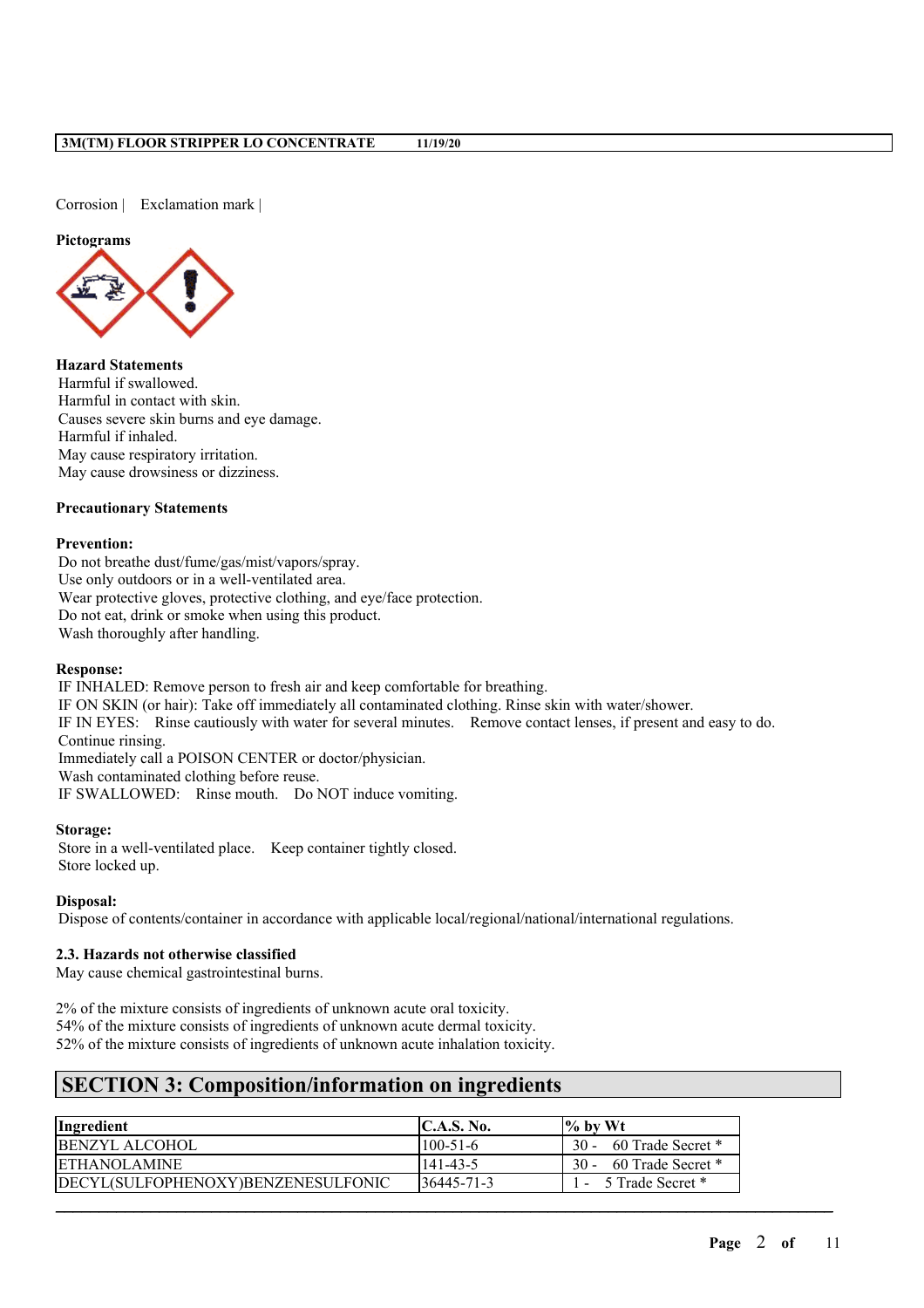| ACID, DISODIUM SALT                |                   |                             |
|------------------------------------|-------------------|-----------------------------|
| POLYETHYLENE GLYCOL TRIMETHYLNONYL | $160828 - 78 - 6$ | 1 - 5 Trade Secret *        |
| <b>ETHER</b>                       |                   |                             |
| <b>WATER</b>                       | 7732-18-5         | 1 - 5 Trade Secret *        |
| C.I. ACID BLUE 9, DISODIUM SALT    | 3844-45-9         | $\leq 0.1$ Trade Secret $*$ |
| <b>C.L. ACID GREEN 25</b>          | 4403-90-1         | $\leq 0.1$ Trade Secret *   |
| <b>C.I. SOLVENT GREEN 7</b>        | 6358-69-6         | $\leq 0.1$ Trade Secret $*$ |

\*The specific chemical identity and/or exact percentage (concentration) of this composition has been withheld as a trade secret.

## **SECTION 4: First aid measures**

### **4.1. Description of first aid measures**

### **Inhalation:**

Remove person to fresh air. If you feel unwell, get medical attention.

### **Skin Contact:**

Immediately flush with large amounts of water for at least 15 minutes. Remove contaminated clothing. Get immediate medical attention. Wash clothing before reuse.

### **Eye Contact:**

Immediately flush with large amounts of water for at least 15 minutes. Remove contact lenses if easy to do. Continue rinsing. Immediately get medical attention.

### **If Swallowed:**

Rinse mouth. Do not induce vomiting. Get immediate medical attention.

## **4.2. Most important symptoms and effects, both acute and delayed**

See Section 11.1. Information on toxicological effects.

## **4.3. Indication of any immediate medical attention and special treatment required**

Not applicable

## **SECTION 5: Fire-fighting measures**

### **5.1. Suitable extinguishing media**

In case of fire: Use a carbon dioxide or dry chemical extinguisher to extinguish.

### **5.2. Special hazards arising from the substance or mixture**

None inherent in this product.

### **Hazardous Decomposition or By-Products**

| <b>Substance</b>   |  |
|--------------------|--|
| Carbon monoxide    |  |
| Carbon dioxide     |  |
| Oxides of Nitrogen |  |
| Oxides of Sulfur   |  |

**Condition** During Combustion During Combustion During Combustion During Combustion

### **5.3. Special protective actions for fire-fighters**

Wear full protective clothing, including helmet, self-contained, positive pressure or pressure demand breathing apparatus, bunker coat and pants, bands around arms, waist and legs, face mask, and protective covering for exposed areas of the head.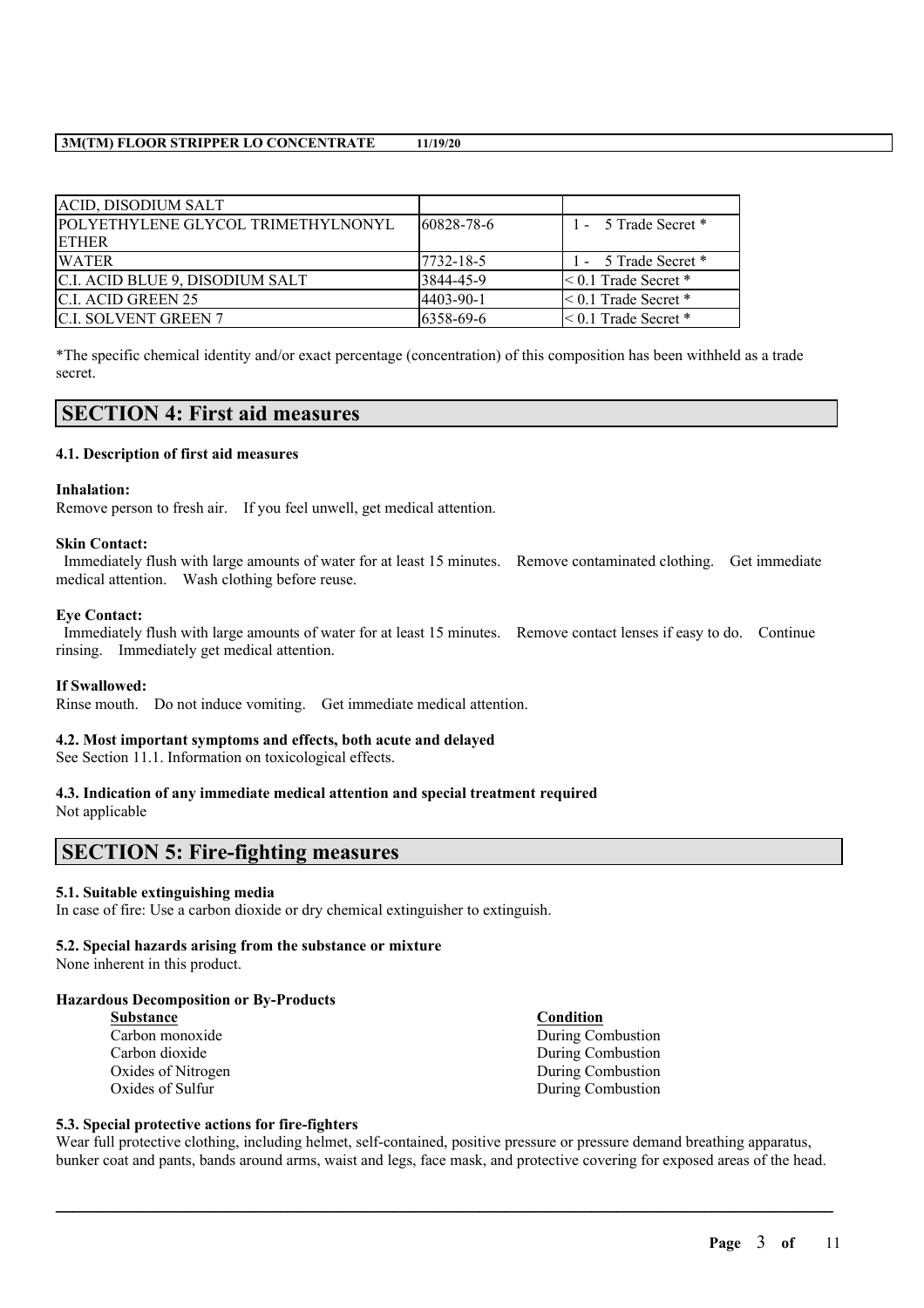# **SECTION 6: Accidental release measures**

## **6.1. Personal precautions, protective equipment and emergency procedures**

Evacuate area. Ventilate the area with fresh air. For large spill, or spills in confined spaces, provide mechanical ventilation to disperse or exhaust vapors, in accordance with good industrial hygiene practice. Refer to other sections of this SDS for information regarding physical and health hazards, respiratory protection, ventilation, and personal protective equipment.

## **6.2. Environmental precautions**

Avoid release to the environment. For larger spills, cover drains and build dikes to prevent entry into sewer systems or bodies of water.

## **6.3. Methods and material for containment and cleaning up**

Contain spill. Working from around the edges of the spill inward, cover with bentonite, vermiculite, or commercially available inorganic absorbent material. Mix in sufficient absorbent until it appears dry. Remember, adding an absorbent material does not remove a physical, health, or environmental hazard. Collect as much of the spilled material as possible. Place in a closed container approved for transportation by appropriate authorities. Clean up residue with detergent and water. Seal the container. Dispose of collected material as soon as possible in accordance with applicable local/regional/national/international regulations.

# **SECTION 7: Handling and storage**

## **7.1. Precautions for safe handling**

For industrial/occupational use only. Not for consumer sale or use. This product is not intended to be used without prior dilution as specified on the product label. Grounding or safety shoes with electrostatic dissipating soles (ESD) are not required with a chemical dispensing system. Keep out of reach of children. Do not breathe

dust/fume/gas/mist/vapors/spray. Do not get in eyes, on skin, or on clothing. Do not eat, drink or smoke when using this product. Wash thoroughly after handling. Avoid release to the environment. Wash contaminated clothing before reuse. Avoid contact with oxidizing agents (eg. chlorine, chromic acid etc.)

## **7.2. Conditions for safe storage including any incompatibilities**

Store in a well-ventilated place. Keep container tightly closed. Store away from acids. Store away from oxidizing agents.

# **SECTION 8: Exposure controls/personal protection**

## **8.1. Control parameters**

## **Occupational exposure limits**

If a component is disclosed in section 3 but does not appear in the table below, an occupational exposure limit is not available for the component.

| Ingredient                                                        | <b>C.A.S. No.</b> | Agency       | Limit type                                           | <b>Additional Comments</b> |
|-------------------------------------------------------------------|-------------------|--------------|------------------------------------------------------|----------------------------|
| <b>BENZYL ALCOHOL</b>                                             | $100 - 51 - 6$    | <b>AIHA</b>  | $\text{TWA}:44.2 \text{ mg/m3}(10 \text{ ppm})$      |                            |
| <b>IETHANOLAMINE</b>                                              | $141 - 43 - 5$    | <b>ACGIH</b> | $\text{TWA}:3 \text{ ppm};\text{STEL}:6 \text{ ppm}$ |                            |
| <b>ETHANOLAMINE</b>                                               | $141 - 43 - 5$    | IOSHA        | $\text{TWA:6 mg/m3}(3 \text{ ppm})$                  |                            |
| $\sim$ $\sim$ $\sim$ $\sim$ $\sim$ $\sim$ $\sim$<br>$\sim$ $\sim$ |                   |              |                                                      |                            |

 $\mathcal{L}_\mathcal{L} = \mathcal{L}_\mathcal{L} = \mathcal{L}_\mathcal{L} = \mathcal{L}_\mathcal{L} = \mathcal{L}_\mathcal{L} = \mathcal{L}_\mathcal{L} = \mathcal{L}_\mathcal{L} = \mathcal{L}_\mathcal{L} = \mathcal{L}_\mathcal{L} = \mathcal{L}_\mathcal{L} = \mathcal{L}_\mathcal{L} = \mathcal{L}_\mathcal{L} = \mathcal{L}_\mathcal{L} = \mathcal{L}_\mathcal{L} = \mathcal{L}_\mathcal{L} = \mathcal{L}_\mathcal{L} = \mathcal{L}_\mathcal{L}$ 

ACGIH : American Conference of Governmental Industrial Hygienists

AIHA : American Industrial Hygiene Association CMRG : Chemical Manufacturer's Recommended Guidelines

OSHA : United States Department of Labor - Occupational Safety and Health Administration

TWA: Time-Weighted-Average

STEL: Short Term Exposure Limit

CEIL: Ceiling

## **8.2. Exposure controls**

## **8.2.1. Engineering controls**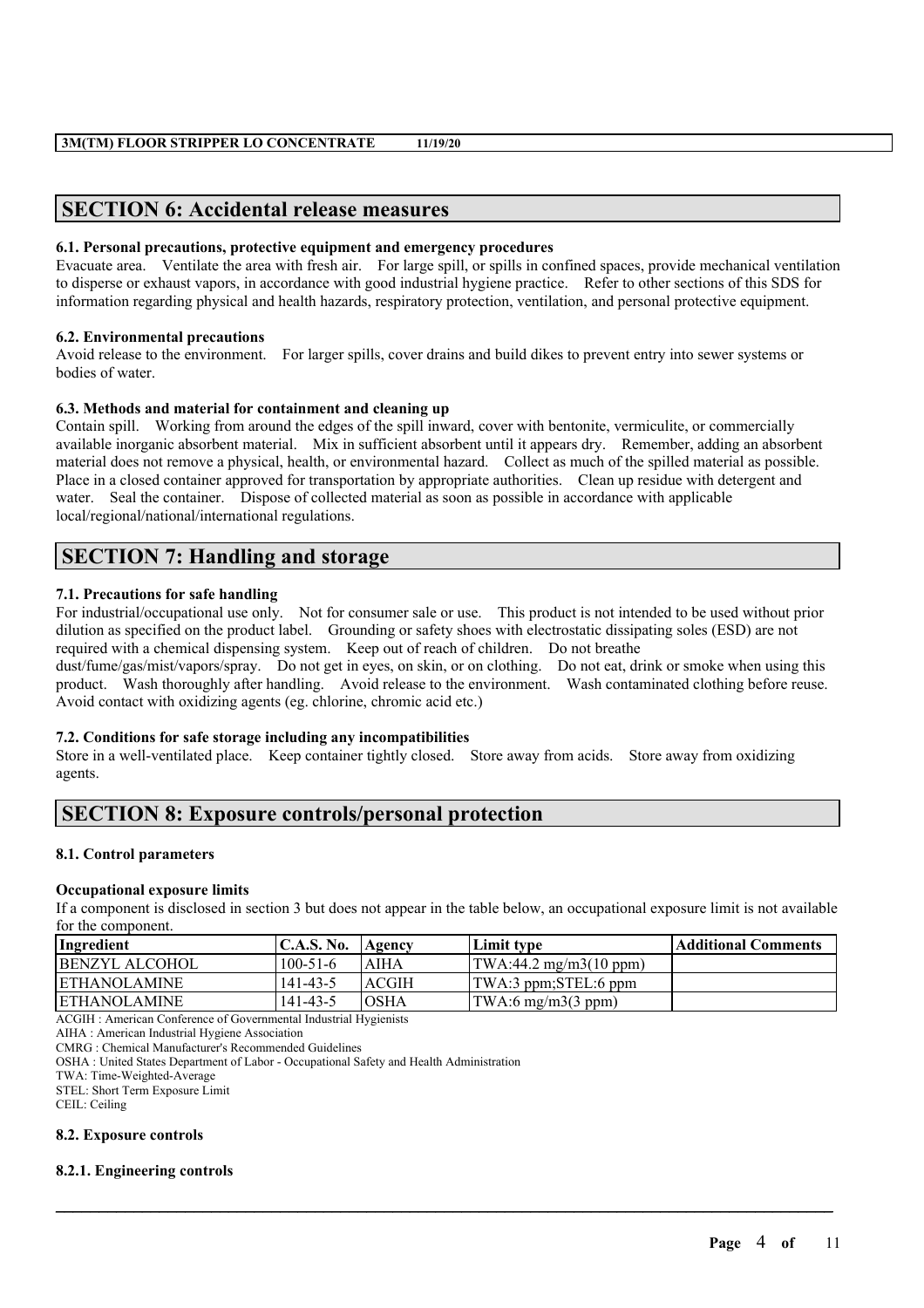NOTE: When used with a chemical dispensing system as directed, special ventilation is not required. Use general dilution ventilation and/or local exhaust ventilation to control airborne exposures to below relevant Exposure Limits and/or control dust/fume/gas/mist/vapors/spray. If ventilation is not adequate, use respiratory protection equipment.

## **8.2.2. Personal protective equipment (PPE)**

## **Eye/face protection**

NOTE: When used with a chemical dispensing system as directed, eye contact with the concentrate is not expected to occur. If the product is not used with a chemical dispensing system or if there is an accidental release, wear protective eye/face protection. Select and use eye/face protection to prevent contact based on the results of an exposure assessment. The following eye/face protection(s) are recommended:

Full Face Shield

Indirect Vented Goggles

## **Skin/hand protection**

NOTE: When used with a chemical dispensing system as directed, skin contact with the concentrate is not expected to occur. If product is not used with a chemical dispensing system or if there is an accidental release:

Select and use gloves and/or protective clothing approved to relevant local standards to prevent skin contact based on the results of an exposure assessment. Selection should be based on use factors such as exposure levels, concentration of the substance or mixture, frequency and duration, physical challenges such as temperature extremes, and other use conditions. Consult with your glove and/or protective clothing manufacturer for selection of appropriate compatible gloves/protective clothing.

Note: Nitrile gloves may be worn over polymer laminate gloves to improve dexterity.

Gloves made from the following material(s) are recommended: Butyl Rubber

Fluoroelastomer

Polymer laminate

If this product is used in a manner that presents a higher potential for exposure (eg. spraying, high splash potential etc.), then use of protective coveralls may be necessary.

If product is not used with a chemical dispensing system or if there is an accidental release:

Select and use body protection to prevent contact based on the results of an exposure assessment. The following protective clothing material(s) are recommended:

Apron – Butyl rubber

Apron - polymer laminate

## **Respiratory protection**

NOTE: When used with a chemical dispensing system as directed, respiratory protection is not required.

If product is not used with a chemical dispensing system or if there is an accidental release:

An exposure assessment may be needed to decide if a respirator is required. If a respirator is needed, use respirators as part of a full respiratory protection program. Based on the results of the exposure assessment, select from the following respirator type(s) to reduce inhalation exposure:

Half facepiece or full facepiece air-purifying respirator suitable for organic vapors

For questions about suitability for a specific application, consult with your respirator manufacturer.

# **SECTION 9: Physical and chemical properties**

## **9.1. Information on basic physical and chemical properties**

**Appearance Physical state Color**

Liquid Bright Green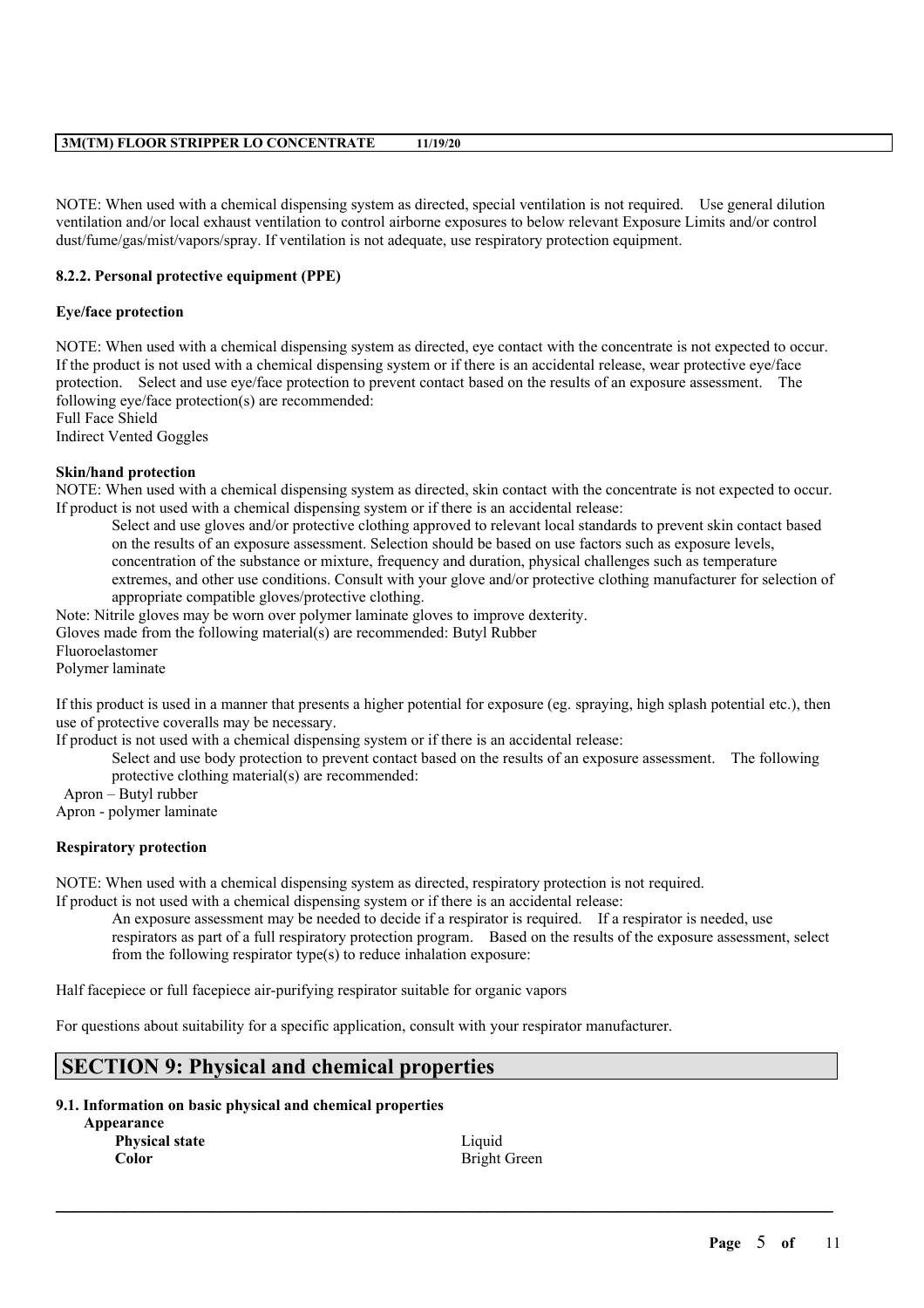**Specific Physical Form:** Liquid **Odor** Soapy **Odor threshold** *No Data Available* **Melting point** *Not Applicable* **Boiling Point**  $>$  300 °F **Flash Point** > 200 ºF [*Test Method:*Closed Cup] **Evaporation rate** *No Data Available* **Flammability** (solid, gas) Not Applicable **Flammable Limits(LEL)** *No Data Available* **Flammable Limits(UEL)** *No Data Available* **Vapor Pressure**  $\leq$  27 psia  $\lceil \omega \rceil$  131 °F] **Vapor Density** *No Data Available* **Specific Gravity** 1.03 - 1.05 [*Ref Std:*WATER=1] **Solubility** in Water Moderate **Solubility- non-water** *No Data Available* **Partition coefficient: n-octanol/ water** *No Data Available* **Autoignition temperature** *No Data Available* **Decomposition temperature** *No Data Available* **Viscosity** < 20 Saybolt Universal Second **Average particle size** *No Data Available*

**pH** 10.8 - 11.6 *[Details:CONDITIONS: (5% in water)]* **Volatile Organic Compounds** 75 - 95 % [*Test Method:*calculated per CARB title 2] **VOC Less H2O & Exempt Solvents** 750 - 1050 g/l [*Test Method:*calculated per CARB title 2]

## **SECTION 10: Stability and reactivity**

### **10.1. Reactivity**

This material may be reactive with certain agents under certain conditions - see the remaining headings in this section.

# **10.2. Chemical stability**

Stable.

#### **10.3. Possibility of hazardous reactions** Hazardous polymerization will not occur.

**10.4. Conditions to avoid** Not determined

**10.5. Incompatible materials** Strong acids Strong oxidizing agents

**10.6. Hazardous decomposition products Substance Condition**

None known.

Refer to section 5.2 for hazardous decomposition products during combustion.

# **SECTION 11: Toxicological information**

The information below may not be consistent with the material classification in Section 2 if specific ingredient **classifications are mandated by a competent authority. In addition, toxicological data on ingredients may not be** reflected in the material classification and/or the signs and symptoms of exposure, because an ingredient may be present below the threshold for labeling, an ingredient may not be available for exposure, or the data may not be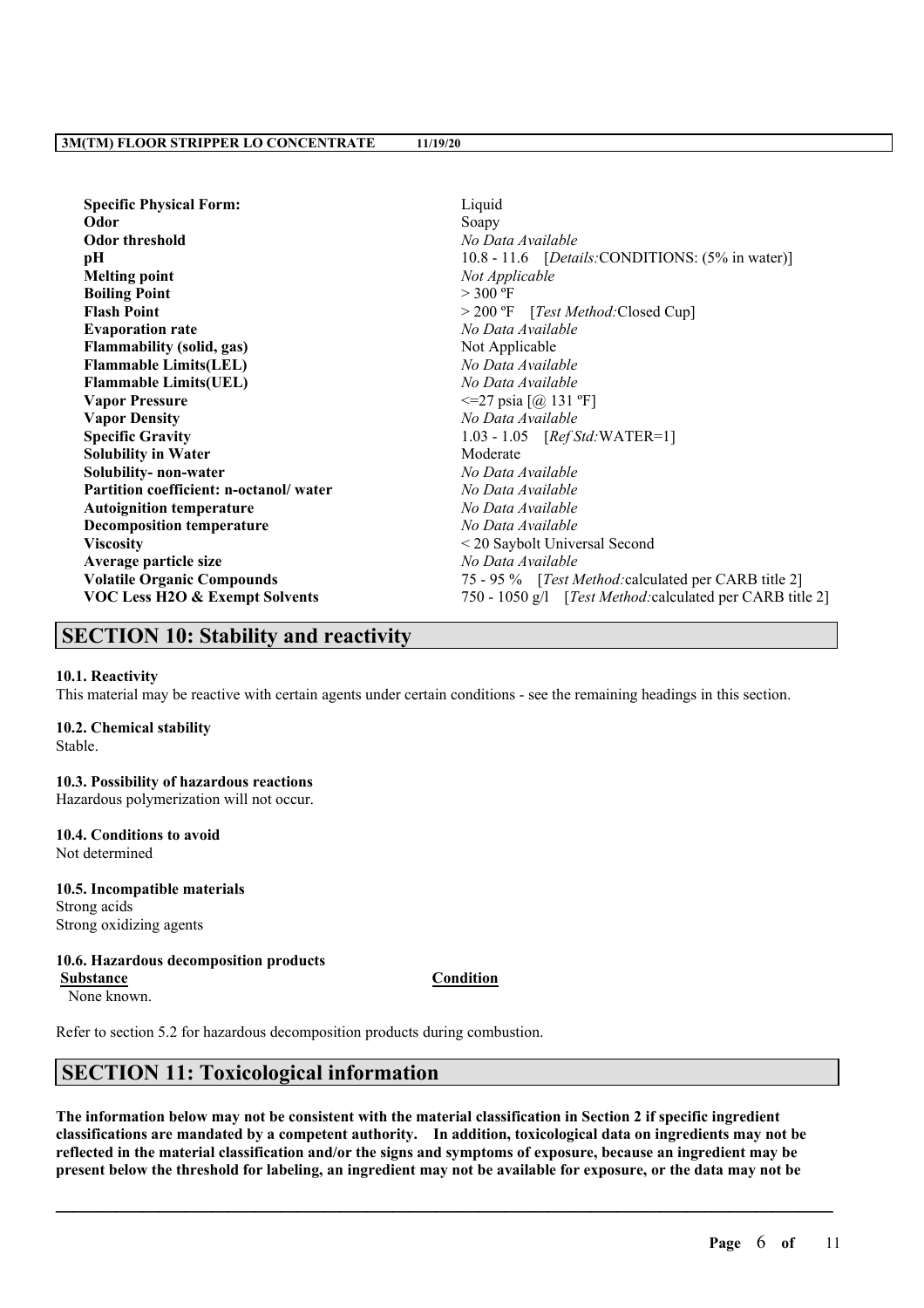### **relevant to the material as a whole.**

### **11.1. Information on Toxicological effects**

### **Signs and Symptoms of Exposure**

### Based on test data and/or information on the components, this material may produce the following health effects:

## **Inhalation:**

Harmful if inhaled.

Respiratory Tract Irritation: Signs/symptoms may include cough, sneezing, nasal discharge, headache, hoarseness, and nose and throat pain.

May cause additional health effects (see below).

### **Skin Contact:**

Harmful in contact with skin. Corrosive (Skin Burns): Signs/symptoms may include localized redness, swelling, itching, intense pain, blistering, ulceration, and tissue destruction.

### **Eye Contact:**

Corrosive (Eye Burns): Signs/symptoms may include cloudy appearance of the cornea, chemical burns, severe pain, tearing, ulcerations, significantly impaired vision or complete loss of vision.

### **Ingestion:**

Harmful if swallowed. Gastrointestinal Corrosion: Signs/symptoms may include severe mouth, throat and abdominal pain; nausea; vomiting; and diarrhea; blood in the feces and/or vomitus may also be seen.

May cause additional health effects (see below).

### **Additional Health Effects:**

### **Single exposure may cause target organ effects:**

Central Nervous System (CNS) Depression: Signs/symptoms may include headache, dizziness, drowsiness, incoordination, nausea, slowed reaction time, slurred speech, giddiness, and unconsciousness.

### **Toxicological Data**

If a component is disclosed in section 3 but does not appear in a table below, either no data are available for that endpoint or the data are not sufficient for classification.

### **Acute Toxicity**

| Name                                     | Route                                 | <b>Species</b>                 | Value                                                |
|------------------------------------------|---------------------------------------|--------------------------------|------------------------------------------------------|
| Overall product                          | Dermal                                |                                | No data available; calculated ATE1,000 - 2,000 mg/kg |
| Overall product                          | Inhalation-<br>Vapor $(4 \text{ hr})$ |                                | No data available; calculated ATE10 - 20 mg/l        |
| Overall product                          | Ingestion                             |                                | No data available; calculated ATE300 - 2,000 mg/kg   |
| <b>BENZYL ALCOHOL</b>                    | Inhalation-<br>Dust/Mist<br>(4 hours) | Rat                            | $LC50$ 8.8 mg/l                                      |
| <b>BENZYL ALCOHOL</b>                    | Ingestion                             | Rat                            | $1,230$ mg/kg<br>LD50                                |
| <b>ETHANOLAMINE</b>                      | Inhalation-<br>Vapor                  | official<br>classifica<br>tion | LC50 estimated to be $10 - 20$ mg/l                  |
| <b>ETHANOLAMINE</b>                      | Dermal                                | Rabbit                         | $1,000$ mg/kg<br>LD50                                |
| <b>ETHANOLAMINE</b>                      | Ingestion                             | Rat                            | $1,720$ mg/kg<br>LD50                                |
| POLYETHYLENE GLYCOL TRIMETHYLNONYL ETHER | Dermal                                | Rabbit                         | 8,874 mg/kg<br>LD50                                  |
| POLYETHYLENE GLYCOL TRIMETHYLNONYL ETHER | Ingestion                             | Rat                            | $3,300$ mg/kg<br>LD50                                |
| C.I. ACID BLUE 9, DISODIUM SALT          | Ingestion                             | Rat                            | $LD50 > 2,000$ mg/kg                                 |
| C.I. ACID BLUE 9, DISODIUM SALT          | Dermal                                | similar                        | Not available<br>LD50                                |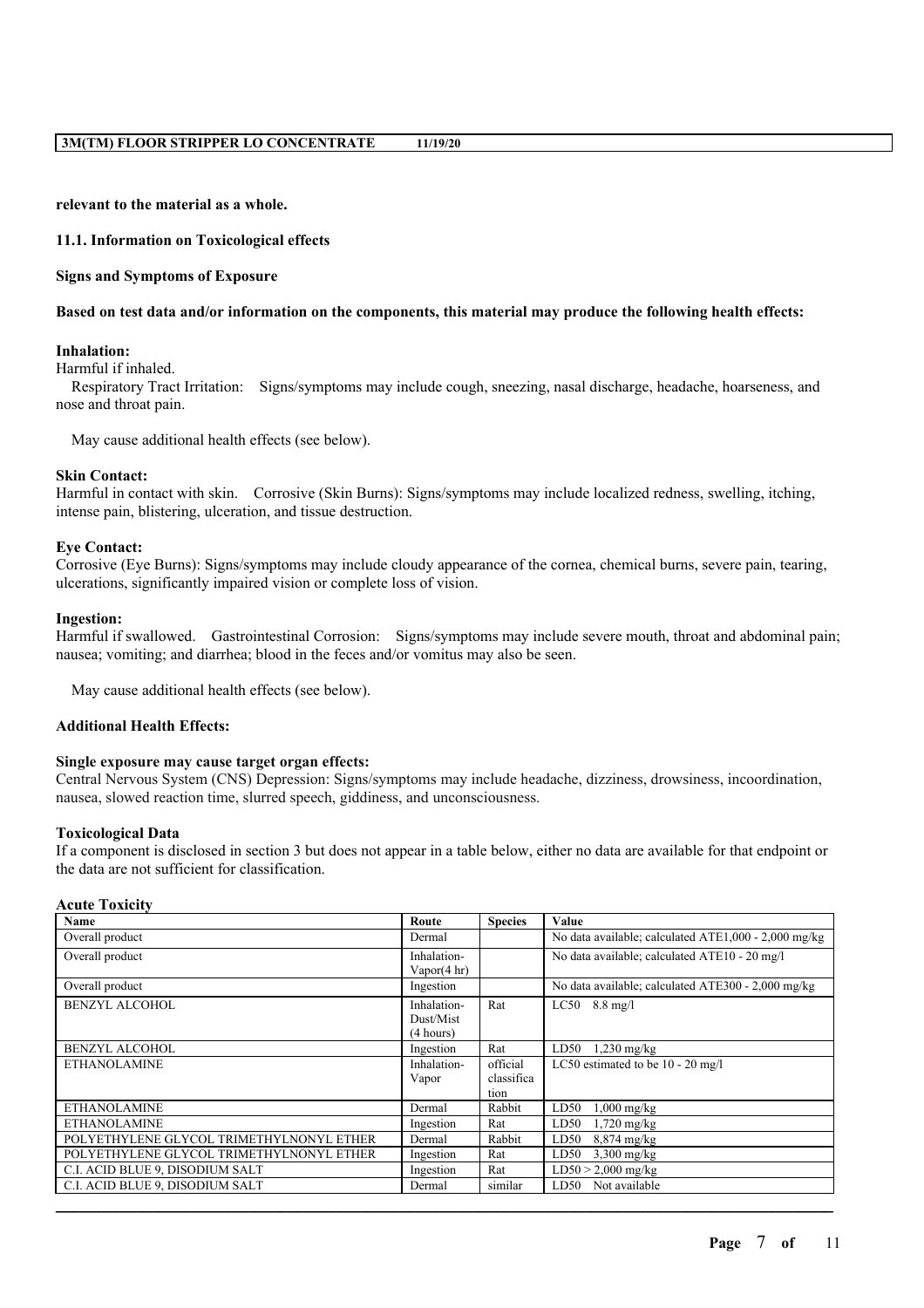|                                                                                                   | health<br>hazards<br> |  |
|---------------------------------------------------------------------------------------------------|-----------------------|--|
| $\sim$<br>A<br>--<br>00<br>н<br>$\overline{\phantom{a}}$<br>aс<br>uu<br>X I L<br>71 L<br>$\cdots$ |                       |  |

#### **Skin Corrosion/Irritation**

| Name                                     | <b>Species</b>     | Value         |
|------------------------------------------|--------------------|---------------|
|                                          |                    |               |
| BENZYL ALCOHOL                           | Multiple<br>anımal | Mild irritant |
|                                          | species            |               |
| ETHANOLAMINE                             | Rabbit             | Corrosive     |
| POLYETHYLENE GLYCOL TRIMETHYLNONYL ETHER | Rabbit             | Irritant      |

## **Serious Eye Damage/Irritation**

| Name                                     | <b>Species</b> | Value           |
|------------------------------------------|----------------|-----------------|
| BENZYL ALCOHOL                           | Rabbit         | Severe irritant |
| <b>ETHANOLAMINE</b>                      | Rabbit         | Corrosive       |
| POLYETHYLENE GLYCOL TRIMETHYLNONYL ETHER | Rabbit         | Corrosive       |

### **Skin Sensitization**

| Name                | <b>Species</b> | Value          |
|---------------------|----------------|----------------|
| BENZYL ALCOHOL      | Human          | Not classified |
|                     | and            |                |
|                     | animal         |                |
| <b>ETHANOLAMINE</b> | Guinea         | Not classified |
|                     | pig            |                |

### **Respiratory Sensitization**

For the component/components, either no data are currently available or the data are not sufficient for classification.

### **Germ Cell Mutagenicity**

| Name           | Route    | Value                                          |
|----------------|----------|------------------------------------------------|
|                |          |                                                |
| BENZYL ALCOHOL | In vivo  | Not mutagenic                                  |
| BENZYL ALCOHOL | In Vitro | Some positive data exist, but the data are not |
|                |          | sufficient for classification                  |
| ETHANOLAMINE   | In Vitro | Not mutagenic                                  |
| ETHANOLAMINE   | In vivo  | Not mutagenic                                  |

## **Carcinogenicity**

| <b>Name</b>                     | Route     | $\sim$<br><b>Species</b> | $\cdots$<br>Value |
|---------------------------------|-----------|--------------------------|-------------------|
| <b>ALCOHOL</b><br><b>BENZYL</b> | Ingestion | Multiple                 | Not carcinogenic  |
|                                 |           | anımal                   |                   |
|                                 |           | species                  |                   |

## **Reproductive Toxicity**

### **Reproductive and/or Developmental Effects**

| Name                  | Route     | <b>Value</b>                   | <b>Species</b> | <b>Test Result</b>     | <b>Exposure</b><br><b>Duration</b> |
|-----------------------|-----------|--------------------------------|----------------|------------------------|------------------------------------|
| <b>BENZYL ALCOHOL</b> | Ingestion | Not classified for development | Mouse          | NOAEL 550<br>mg/kg/day | during<br>organogenesi             |
| <b>ETHANOLAMINE</b>   | Dermal    | Not classified for development | Rat            | NOAEL 225<br>mg/kg/day | during<br>organogenesi             |
| <b>ETHANOLAMINE</b>   | Ingestion | Not classified for development | Rat            | NOAEL 616<br>mg/kg/day | during<br>organogenesi             |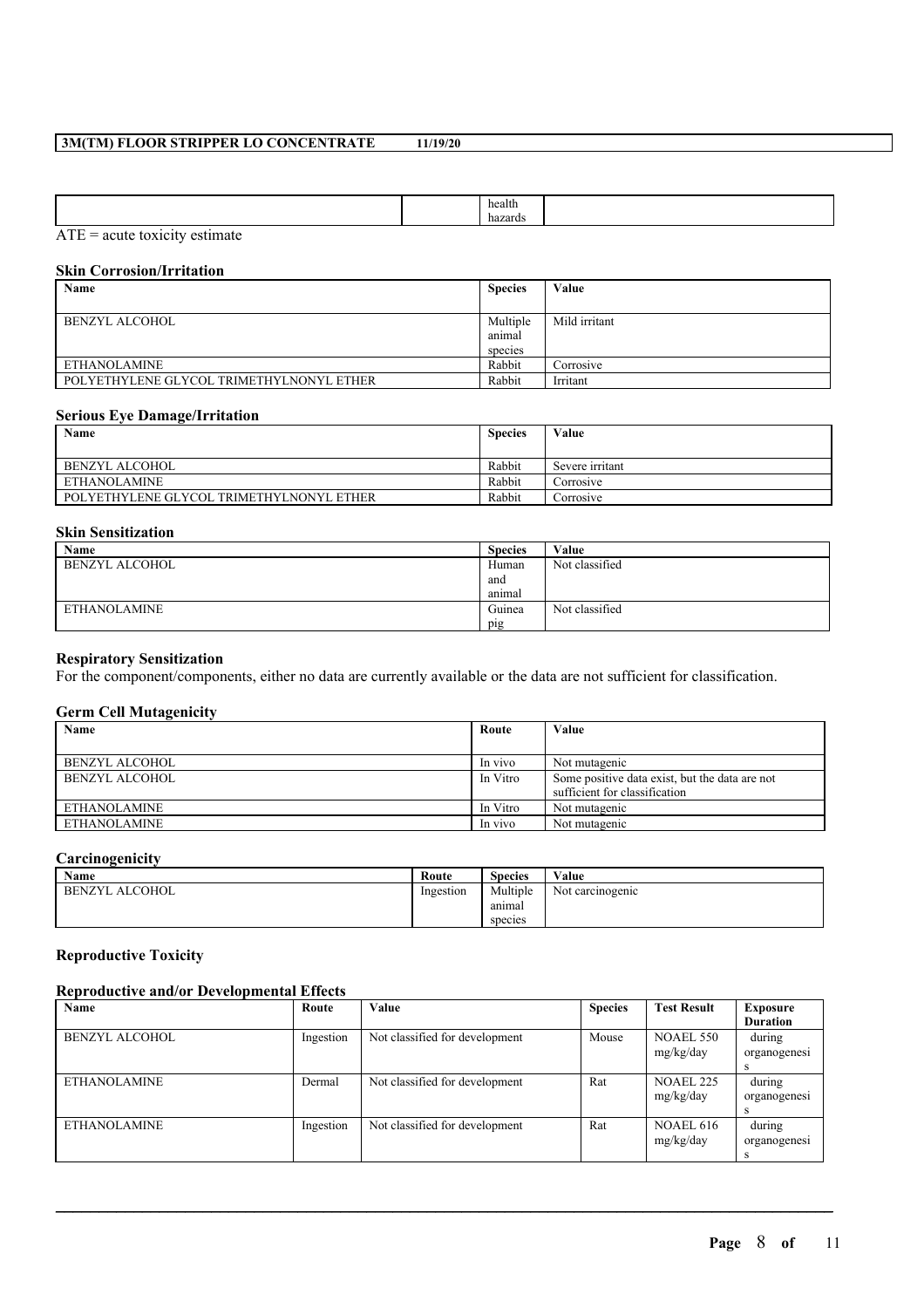## **Target Organ(s)**

## **Specific Target Organ Toxicity - single exposure**

| Name                                                                          | Route      | Target Organ(s)                      | <b>Value</b>                                                                       | <b>Species</b>               | <b>Test Result</b>            | <b>Exposure</b><br><b>Duration</b> |
|-------------------------------------------------------------------------------|------------|--------------------------------------|------------------------------------------------------------------------------------|------------------------------|-------------------------------|------------------------------------|
| <b>BENZYL ALCOHOL</b>                                                         | Inhalation | central nervous<br>system depression | May cause drowsiness or<br>dizziness                                               |                              | <b>NOAEL Not</b><br>available |                                    |
| <b>BENZYL ALCOHOL</b>                                                         | Inhalation | respiratory irritation               | Some positive data exist, but the<br>data are not sufficient for<br>classification |                              | <b>NOAEL Not</b><br>available |                                    |
| <b>BENZYL ALCOHOL</b>                                                         | Ingestion  | central nervous<br>system depression | May cause drowsiness or<br>dizziness                                               |                              | <b>NOAEL Not</b><br>available |                                    |
| <b>ETHANOLAMINE</b>                                                           | Inhalation | respiratory irritation               | May cause respiratory irritation                                                   | Human<br>and<br>animal       | <b>NOAEL Not</b><br>available |                                    |
| <b>POLYETHYLENE</b><br><b>GLYCOL</b><br><b>TRIMETHYLNONYL</b><br><b>ETHER</b> | Inhalation | respiratory irritation               | Some positive data exist, but the<br>data are not sufficient for<br>classification | similar<br>health<br>hazards | <b>NOAEL Not</b><br>available |                                    |

## **Specific Target Organ Toxicity - repeated exposure**

| Name                                                                          | Route      | <b>Target Organ(s)</b>                                                                | Value          | <b>Species</b>                | <b>Test Result</b>                   | <b>Exposure</b><br><b>Duration</b> |
|-------------------------------------------------------------------------------|------------|---------------------------------------------------------------------------------------|----------------|-------------------------------|--------------------------------------|------------------------------------|
| <b>BENZYL ALCOHOL</b>                                                         | Ingestion  | endocrine system  <br>muscles   kidney<br>and/or bladder                              | Not classified | Rat                           | <b>NOAEL 400</b><br>mg/kg/day        | 13 weeks                           |
| <b>BENZYL ALCOHOL</b>                                                         | Ingestion  | nervous system<br>respiratory system                                                  | Not classified | Mouse                         | <b>NOAEL 645</b><br>mg/kg/day        | 8 days                             |
| <b>ETHANOLAMINE</b>                                                           | Inhalation | liver   kidney and/or<br>bladder   respiratory<br>system                              | Not classified | Multiple<br>animal<br>species | <b>NOAEL</b><br>$0.656 \text{ mg/l}$ | 5 weeks                            |
| <b>ETHANOLAMINE</b>                                                           | Ingestion  | hematopoietic<br>system   liver  <br>kidney and/or<br>bladder   respiratory<br>system | Not classified | Rat                           | <b>NOAEL Not</b><br>available        |                                    |
| <b>POLYETHYLENE</b><br><b>GLYCOL</b><br><b>TRIMETHYLNONYL</b><br><b>ETHER</b> | Ingestion  | liver   kidney and/or<br>bladder                                                      | Not classified | Rat                           | <b>NOAEL</b><br>$1,000$ mg/kg        | 89 days                            |

## **Aspiration Hazard**

For the component/components, either no data are currently available or the data are not sufficient for classification.

Please contact the address or phone number listed on the first page of the SDS for additional toxicological information **on this material and/or its components.**

# **SECTION 12: Ecological information**

## **Ecotoxicological information**

Please contact the address or phone number listed on the first page of the SDS for additional ecotoxicological information on this material and/or its components.

## **Chemical fate information**

Please contact the address or phone number listed on the first page of the SDS for additional chemical fate information on this material and/or its components.

 $\mathcal{L}_\mathcal{L} = \mathcal{L}_\mathcal{L} = \mathcal{L}_\mathcal{L} = \mathcal{L}_\mathcal{L} = \mathcal{L}_\mathcal{L} = \mathcal{L}_\mathcal{L} = \mathcal{L}_\mathcal{L} = \mathcal{L}_\mathcal{L} = \mathcal{L}_\mathcal{L} = \mathcal{L}_\mathcal{L} = \mathcal{L}_\mathcal{L} = \mathcal{L}_\mathcal{L} = \mathcal{L}_\mathcal{L} = \mathcal{L}_\mathcal{L} = \mathcal{L}_\mathcal{L} = \mathcal{L}_\mathcal{L} = \mathcal{L}_\mathcal{L}$ 

# **SECTION 13: Disposal considerations**

## **13.1. Disposal methods**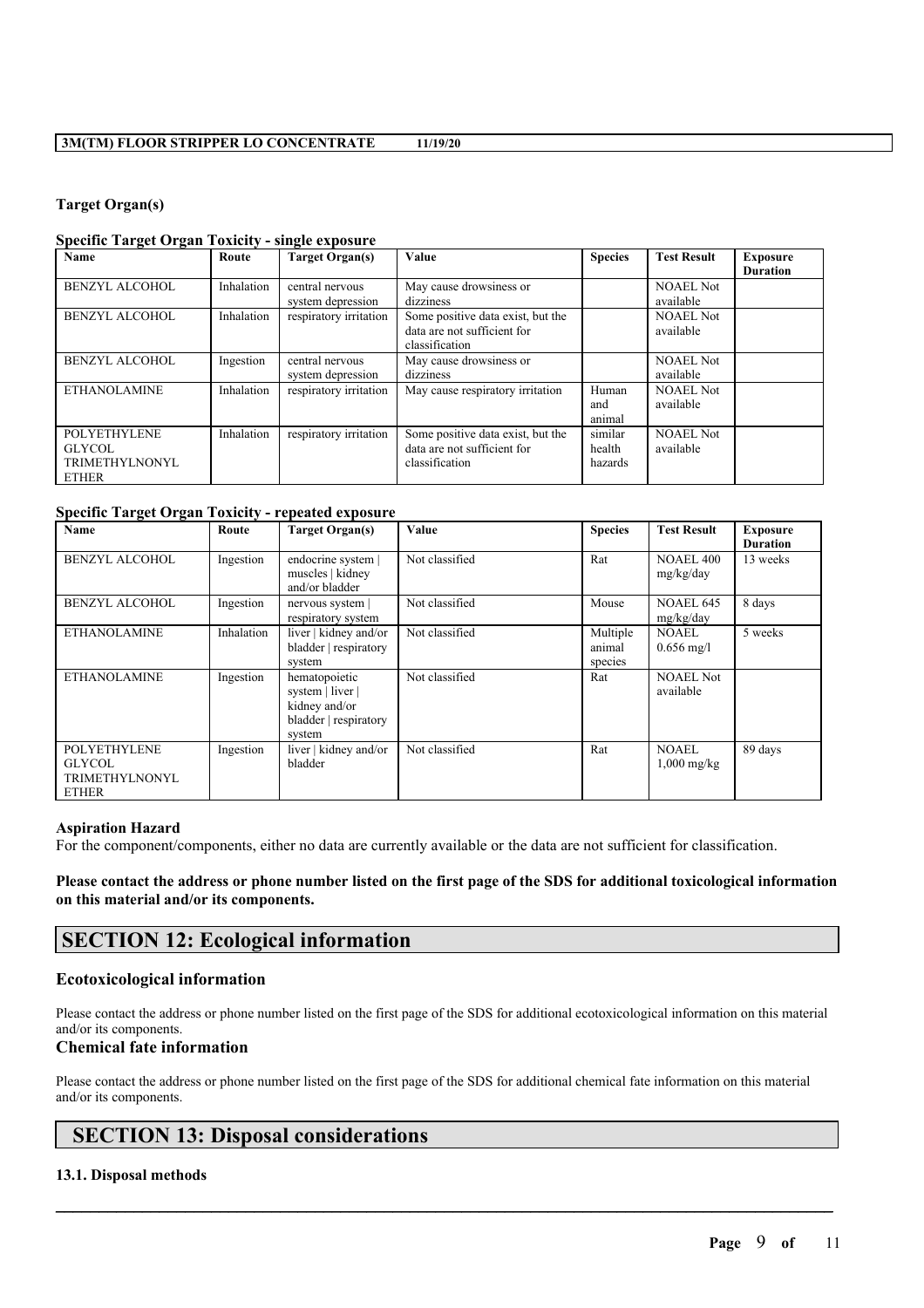Dispose of contents/ container in accordance with the local/regional/national/international regulations.

Dispose of waste product in a permitted industrial waste facility. As a disposal alternative, incinerate in a permitted waste incineration facility. Proper destruction may require the use of additional fuel during incineration processes. Empty drums/barrels/containers used for transporting and handling hazardous chemicals (chemical substances/mixtures/preparations classified as Hazardous as per applicable regulations) shall be considered, stored, treated  $\&$  disposed of as hazardous wastes unless otherwise defined by applicable waste regulations. Consult with the respective regulating authorities to determine the available treatment and disposal facilities.

## **EPA Hazardous Waste Number (RCRA):** Not regulated

# **SECTION 14: Transport Information**

For Transport Information, please visit http://3M.com/Transportinfo or call 1-800-364-3577 or 651-737-6501.

## **SECTION 15: Regulatory information**

## **15.1. US Federal Regulations**

## **EPCRA 311/312 Hazard Classifications:**

**Physical Hazards**

Not applicable

| <b>Health Hazards</b>                                        |
|--------------------------------------------------------------|
| Acute toxicity                                               |
| Hazard Not Otherwise Classified (HNOC)                       |
| Serious eye damage or eye irritation                         |
| Skin Corrosion or Irritation                                 |
| Specific target organ toxicity (single or repeated exposure) |

## **15.2. State Regulations**

## **15.3. Chemical Inventories**

The components of this material are in compliance with the provisions of Australia National Industrial Chemical Notification and Assessment Scheme (NICNAS). Certain restrictions may apply. Contact the selling division for additional information.

The components of this product are in compliance with the new substance notification requirements of CEPA.

The components of this material are in compliance with the China "Measures on Environmental Management of New Chemical Substance". Certain restrictions may apply. Contact the selling division for additional information.

The components of this material are in compliance with the provisions of the Korean Toxic Chemical Control Law. Certain restrictions may apply. Contact the selling division for additional information.

The components of this material are in compliance with the provisions of Japan Chemical Substance Control Law. Certain restrictions may apply. Contact the selling division for additional information.

The components of this material are in compliance with the provisions of Philippines RA 6969 requirements. Certain restrictions may apply. Contact the selling division for additional information.

The components of this product are in compliance with the chemical notification requirements of TSCA. All required components of this product are listed on the active portion of the TSCA Inventory.